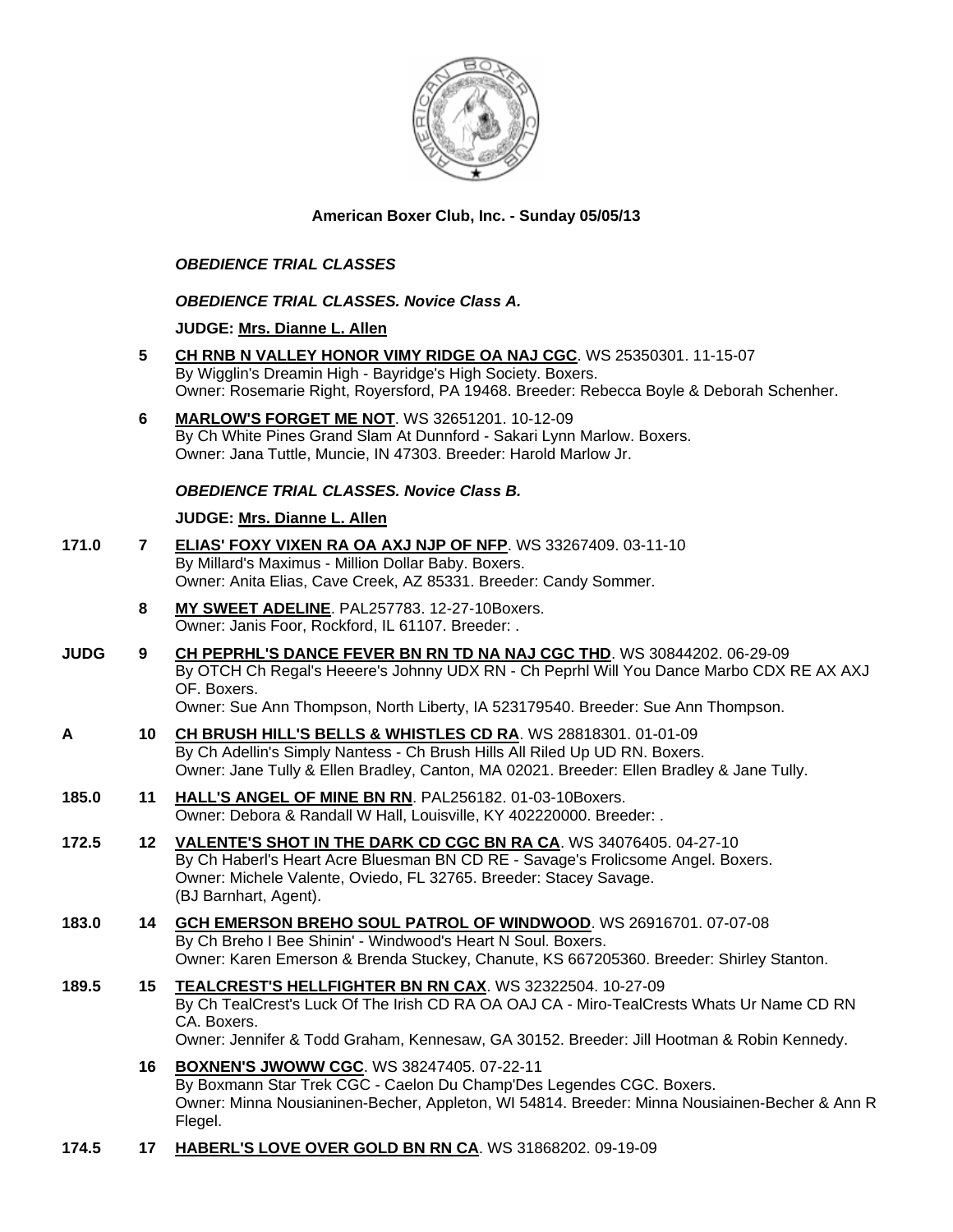By Ch Guapo Soto - Ch Haberl's Forever Young CD RE. Boxers. Owner: Maryjane Alencewicz & B J Barnhart, Montverde, FL 34756. Breeder: Maryjane Alencewicz & B J Barnhart & Don Garrett & J Haberl.

- **185.0 18 [GCH BREHO EMERSON DREAM WALKIN' RN BN](http://www.infodog.com/files/bdogrsl1.prg;makc=WS%2018770403;mdog=GCH_Breho_Emerson_Dream_Walkin__RN_BN;wins=all)**. WS 18770403. 08-06-06 By Ch Cadance's Look At Me Now - Breho Emerson Shine On Me. Boxers. Owner: Suzanne Crites & Brenda Stuckey & Karen Emerson & T Galle, Hot Springs, AR 719132832. Breeder: Karen & Jim Emerson & Brenda Stuckey & Theresa Galle.
- **JUDG 19 [CH FIRESTAR'S INDIAN WARRIOR RN](http://www.infodog.com/files/bdogrsl1.prg;makc=WS%2023151705;mdog=Ch_Firestar_s_Indian_Warrior_RN;wins=all)**. WS 23151705. 08-14-07 By Ch Garnsey's High Tide - Ch Firestar's Indian Summer CD RN. Boxers. Owner: Sandra J Johnson & Diane E Boyle, Lemont, IL 604394633. Breeder: Sandra J Johnson & Diane E Boyle.
	- **20 [CH CEDARLIN'S ABSOLUTELY FETCHING BN](http://www.infodog.com/files/bdogrsl1.prg;makc=WS%2030892104;mdog=Ch_Cedarlin_s_Absolutely_Fetching_BN;wins=all)**. WS 30892104. 06-15-09 By Ch Naja's Enterprise Of Summer - Ch Regal's Full Of Ten Der Grace RE CD NAP OJP NFP. Boxers. Owner: Joyce Whittal & Rebecca Gilchrist, Savannah, GA 314103560. Breeder: Rebecca Gilchist & Korinne Vanderpool.
- **JUDG 21 [EDDIE BOSIM](http://www.infodog.com/files/bdogrsl1.prg;makc=WS%2041687501;mdog=Eddie_Bosim;wins=all)**. WS 41687501. 02-08-10 By Valente D'Epect Center - Bessy Bosim. Boxers. Owner: Kelly Peterson, Philadelphia, PA 19125. Breeder: Bohus Simandl.
- **187.5 22 [DIXIE'S SOUTH'RN SUNSHINE BN RA](http://www.infodog.com/files/bdogrsl1.prg;makc=WS%2028640601;mdog=Dixie_s_South_rn_Sunshine_BN_RA;wins=all)**. WS 28640601. 11-07-08 By Ch Regal Hitech Picasso Of Darvick CDX RN - Dixie's South'rn Magnolia UD RA. Boxers. Owner: Robin Vaughan, West Fork, AR 727742937. Breeder: Robin Vaughan.
- **197.0/1/H 23 [SUNCHASE'S LITTLE PINK RIBBON](http://www.infodog.com/files/bdogrsl1.prg;makc=WS%2035563707;mdog=Sunchase_s_Little_Pink_Ribbon;wins=all)**. WS 35563707. 10-14-10 By Ch Breezewood's Lord Of Wystmont CDX - Sunchase's Little Black Dress UDX AX AXJ RA NF OM1. Boxers. Owner: Tracy L Hendrickson & Rhoda Brovillete, Broken Arrow, OK 740129426. Breeder: Tracy Hendrickson.
- **173.5 24 [INDIGO'S WYNNING IZ EZ CD RA](http://www.infodog.com/files/bdogrsl1.prg;makc=WS%2034020401;mdog=Indigo_s_Wynning_Iz_Ez_CD_RA;wins=all)**. WS 34020401. 05-28-10 By Ch Storybook Page After Page - Ch Indigo's Luck Be A Lady V Turo. Boxers. Owner: Shirley Williams, Fort Smith, AR 72902078. Breeder: Diane Monson & Lynn Cooch.
	- **25 [SUNCHASE'S MAN IN BLACK CD BN RN](http://www.infodog.com/files/bdogrsl1.prg;makc=WS%2035563704;mdog=Sunchase_s_Man_In_Black_CD_BN_RN;wins=all)**. WS 35563704. 10-14-11 By Ch Breezewoods Lord Of Wystmont - Sunchases Little Black Dress UDX AXJ OA RA OM1. Boxers. Owner: Shirley Williams & Tracy L Hendrickson, Fort Smith, AR 72902078. Breeder: Tracy Hendrickson.
	- **26 [STALEY'S BRIAN BOSWORTH](http://www.infodog.com/files/bdogrsl1.prg;makc=PAL203128;mdog=Staley_s_Brian_Bosworth;wins=all)**. PAL203128. 01-27-08Boxers. Owner: Charles & Brenda Staley, Monrovia, IN 46157. Breeder: .
	- **27 [SUNCHASE'S SIMPLY SPECIAL NEVA](http://www.infodog.com/files/bdogrsl1.prg;makc=WS%2028777103;mdog=Sunchase_s_Simply_Special_Neva;wins=all)**. WS 28777103. 12-03-08 By Ch KG Halcyon Fire King - Sunchase Simply Eclipsed. Boxers. Owner: Brenda Staley, Monrovia, IN 46157. Breeder: Rhoda Goselin.

# *OBEDIENCE TRIAL CLASSES. Open Class A.*

# **JUDGE: [Mrs. Dianne L. Allen](http://www.infodog.com/judges/5494/juddat.htm)**

- **195.5/1 28 [HAPPYTAIL'S BOLD CONTENDER CD OA OAJ](http://www.infodog.com/files/bdogrsl1.prg;makc=WS%2020954307;mdog=Happytail_s_Bold_Contender_CD_OA_OAJ;wins=all)**. WS 20954307. 03-06-07 By Ch Breezewood's Lord Of Wystmont CDX RE - Happytail's Copper Pennie CD RAE. Boxers. Owner: Eugenia Koshiol, Monee, IL 604492107. Breeder: Amy Bieri & Linda Schmidt.
	- **29 [LEMKO'S SHOOTIN' STAR AT ROCKET CD BN RA MX MXJ XF](http://www.infodog.com/files/bdogrsl1.prg;makc=WS%2025569907;mdog=Lemko_s_Shootin__Star_At_Rocket_CD_BN_RA_MX_MXJ_XF;wins=all)**. WS 25569907. 02-20-08 By Twinkle Star V. Eurozone - Ch Lemko's Rising Sun. Boxers. Owner: Kerry Rodgers, Georgetown, TX 78627. Breeder: Jessica Kozel.
- **JUDG 30 [MISS SYDNEY PEARL HALL CD BN GN RAE OA AXJ NF](http://www.infodog.com/files/bdogrsl1.prg;makc=WS%2013121402;mdog=Miss_Sydney_Pearl_Hall_CD_BN_GN_RAE_OA_AXJ_NF;wins=all)**. WS 13121402. 02-26-05 By Sir Syruss The Virus - Miss Sable Baby. Boxers. Owner: Debora & Randall Hall, Louisville, KY 402226645. Breeder: Jason Kidwell.
	- **31 [SUNCHASE'S SMACK ME BLACK CD RA](http://www.infodog.com/files/bdogrsl1.prg;makc=WS%2035563702;mdog=Sunchase_s_Smack_Me_Black_CD_RA;wins=all)**. WS 35563702. 10-14-10 By Ch Breezewoods Lord Of Wystmont CDX RE - Sunchase's Little Black Dress UDX OM1 RA OA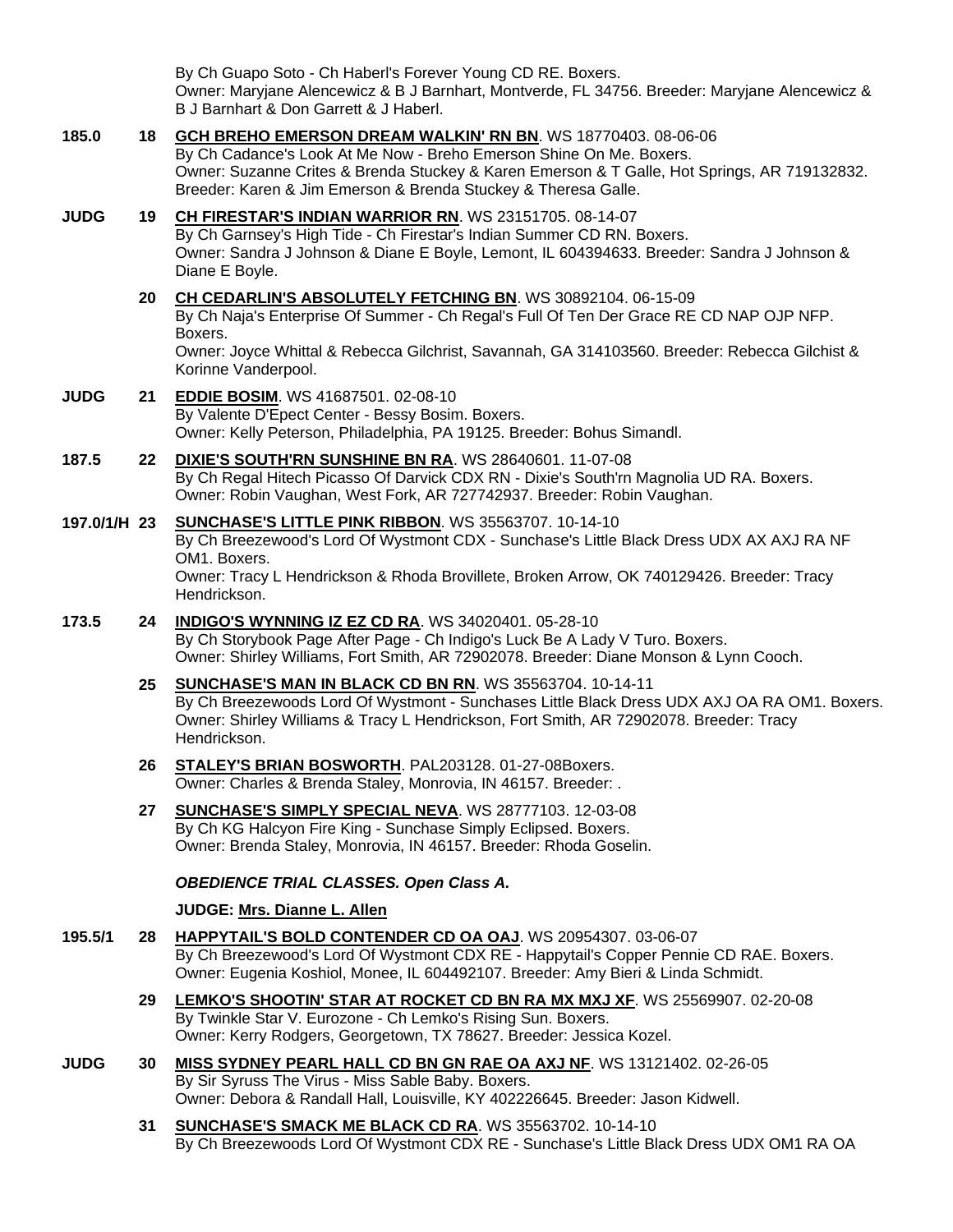AXJ. Boxers.

Hendrickson.

Owner: Robin Vaughan & Tracy Hendrickson & Rhoda Goselin-Brouillette, West Fork, AR 72774. Breeder: Tracy Hendrickson & Rhoda Goselin-Brouillette.

# **32 [BOXNEN'S IKEA CD CGC NA NAJ](http://www.infodog.com/files/bdogrsl1.prg;makc=WS%2035045303;mdog=Boxnen_s_Ikea_CD_CGC_NA_NAJ;wins=all)**. WS 35045303. 09-04-10

By Flirtin Capina CGC - Boxnen's Fresca Ilona CD CGC. Boxers. Owner: Minna Nousiainen-Becher, Appleton, WI 54914. Breeder: Minna E Nousiainen-Becher.

# *OBEDIENCE TRIAL CLASSES. Open Class B.*

# **JUDGE: [Mrs. Dianne L. Allen](http://www.infodog.com/judges/5494/juddat.htm)**

- **195.0/1 33 [CH HAPPY TAIL'S LET'S GET THIS PARTY STARTED UD](http://www.infodog.com/files/bdogrsl1.prg;makc=WS%2027791701;mdog=Ch_Happy_Tail_s_Let_s_Get_This_Party_Started_UD;wins=all)**. WS 27791701. 09-05-08 By Ch Breezewood's Lord Of Wystmont CDX RE - Onesti's Happy Tails Debutante. Boxers. Owner: Susan M Naffziger & Amy Bieri, Albany, IN 47320. Breeder: Amy Bieri.
- **JUDG 34 [SUNCHASE'S THE NEW BLACK UDX OA OAJ NF RN OM1](http://www.infodog.com/files/bdogrsl1.prg;makc=WS%2020398502;mdog=Sunchase_s_The_New_Black_UDX_OA_OAJ_NF_RN_OM1;wins=all)**. WS 20398502. 01-09-07 By Ch Sunchase's Zero To Hero UDX MX MXJ RA - Simply Cher. Boxers. Owner: Tracy L Hendrickson & Rhoda Brouillette, Broken Arrow, OK 74012. Breeder: Rhoda Brouillette.
	- **35 [CH TEALCREST'S LUCK OF THE IRISH CD RA AX AXJ NF CA](http://www.infodog.com/files/bdogrsl1.prg;makc=WS%2013710701;mdog=Ch_TealCrest_s_Luck_Of_The_Irish_CD_RA_AX_AXJ_NF_CA;wins=all)**. WS 13710701. 05-20-05 By Ch MaSue's Out Of Luck - Ch MACH TealCrest's Pennys From Heaven CDX RE MXC MJG. Boxers.

Owner: Jill Hootman, Clarksville, TN 37040. Breeder: Jill Hootman.

- **36 [MACH ANJA VON WALDSTADT CDX RE OF](http://www.infodog.com/files/bdogrsl1.prg;makc=WS%2020480303;mdog=MACH_Anja_Von_Waldstadt_CDX_RE_OF;wins=all)**. WS 20480303. 01-04-07 By Arames Vom Messingsberg - Josephine Von Bachbett VCD2 UD RE MX MXJ. Boxers. Owner: Renee Fulcer, Rockford, IL 61101. Breeder: Renee Fulcer.
- **A 37 [STUDIO BIG SHANTY GERTRUDE MAE CDX RE GN](http://www.infodog.com/files/bdogrsl1.prg;makc=WS%2018326901;mdog=Studio_Big_Shanty_Gertrude_Mae_CDX_RE_GN;wins=all)**. WS 18326901. 07-28-06 By Ch Raineylane's Reloaded - Telstar's Majestic Glory. Boxers. Owner: Jennifer Graham, Kennesaw, GA 30152. Breeder: Mike & Trina Ahlers.
	- **38 [BARBILOC'S SIRRAH'S TESS](http://www.infodog.com/files/bdogrsl1.prg;makc=WS%2021410903;mdog=Barbiloc_s_Sirrah_s_Tess;wins=all)**. WS 21410903. 03-20-07 By Ch Breezewoods Lord Of Wystmont - Barbilocs Autumn Splendor. Boxers. Owner: Sally Harris, Frankfort, IL 60423. Breeder: Barbara A O'Connor.
	- **39 [SUNCHASE'S RUNNING THE RED RN CDX NA](http://www.infodog.com/files/bdogrsl1.prg;makc=WS%2035563706;mdog=Sunchase_s_Running_The_Red_RN_CDX_NA;wins=all)**. WS 35563706. 10-14-10 By Ch Breezewood's Lord Of Wystmont CDX - Sunchase's Little Black Dress UDX RA AXJ AX OM1 NF. Boxers. Owner: Tracy L Hendrickson & Rhoda Brouillette, Broken Arrow, OK 740129426. Breeder: Tracy
	- **40 [SUNCHASE'S CADILLAC BLACK CDX RN NAJ NA](http://www.infodog.com/files/bdogrsl1.prg;makc=WS%2035563708;mdog=Sunchase_s_Cadillac_Black_CDX_RN_NAJ_NA;wins=all)**. WS 35563708. 10-14-10 By Ch Breezewoods Lord Of Wystmont CDX - Sunchases Little Black Dress UDX AX AXJ RA NF OM1. Boxers. Owner: Tracy L Hendrickson & Rhoda Briouillette, Broken Arrow, OK 740129426. Breeder: Tracy Hendrickson.
- **JUDG 41 [SUNCHASE'S SIMPLY CAN CAN CAN CAN UD NF OA OAJ](http://www.infodog.com/files/bdogrsl1.prg;makc=WS%2028777101;mdog=Sunchase_s_Simply_Can_Can_Can_Can_UD_NF_OA_OAJ;wins=all)**. WS 28777101. 12-03-08 By Ch KG Halcyon Fire King - Simply Eclipsed RN. Boxers. Owner: Tracy L Hendrickson & Rhoda Brouilette, Broken Arrow, OK 740129426. Breeder: Rhoda Brouillette.
	- **42 [SUNCHASE'S SIMPLY LIGHTNING STRIKES TWICE UD AX AXJ](http://www.infodog.com/files/bdogrsl1.prg;makc=WS%2028777107;mdog=Sunchase_s_Simply_Lightning_Strikes_Twice_UD_AX_AXJ;wins=all)**. WS 28777107. 12-03-08 By Ch KG Halcyon Fire King - Simply Eclipsed RN. Boxers. Owner: Tracy L Hendrickson & Rhoda Brouillette, Broken Arrow, OK 740129426. Breeder: Rhoda Brouillette.

*OBEDIENCE TRIAL CLASSES. Utility Class A.*

**JUDGE: [Mrs. Suzanne D. Hemminger](http://www.infodog.com/judges/15146/juddat.htm)**

- **43 [JOHANN SEBASTIAN'S ODE TO](http://www.infodog.com/files/bdogrsl1.prg;makc=PAL203559;mdog=Johann_Sebastian_s_Ode_To_Joy_CDX_AX_AXJ;wins=all) JOY CDX AX AXJ**. PAL203559. 06-01-07Boxers. Owner: Sandra Dodge, Tucker, GA 30084. Breeder: .
- **36 [MACH ANJA VON WALDSTADT CDX RE OF](http://www.infodog.com/files/bdogrsl1.prg;makc=WS%2020480303;mdog=MACH_Anja_Von_Waldstadt_CDX_RE_OF;wins=all)**. WS 20480303. 01-04-07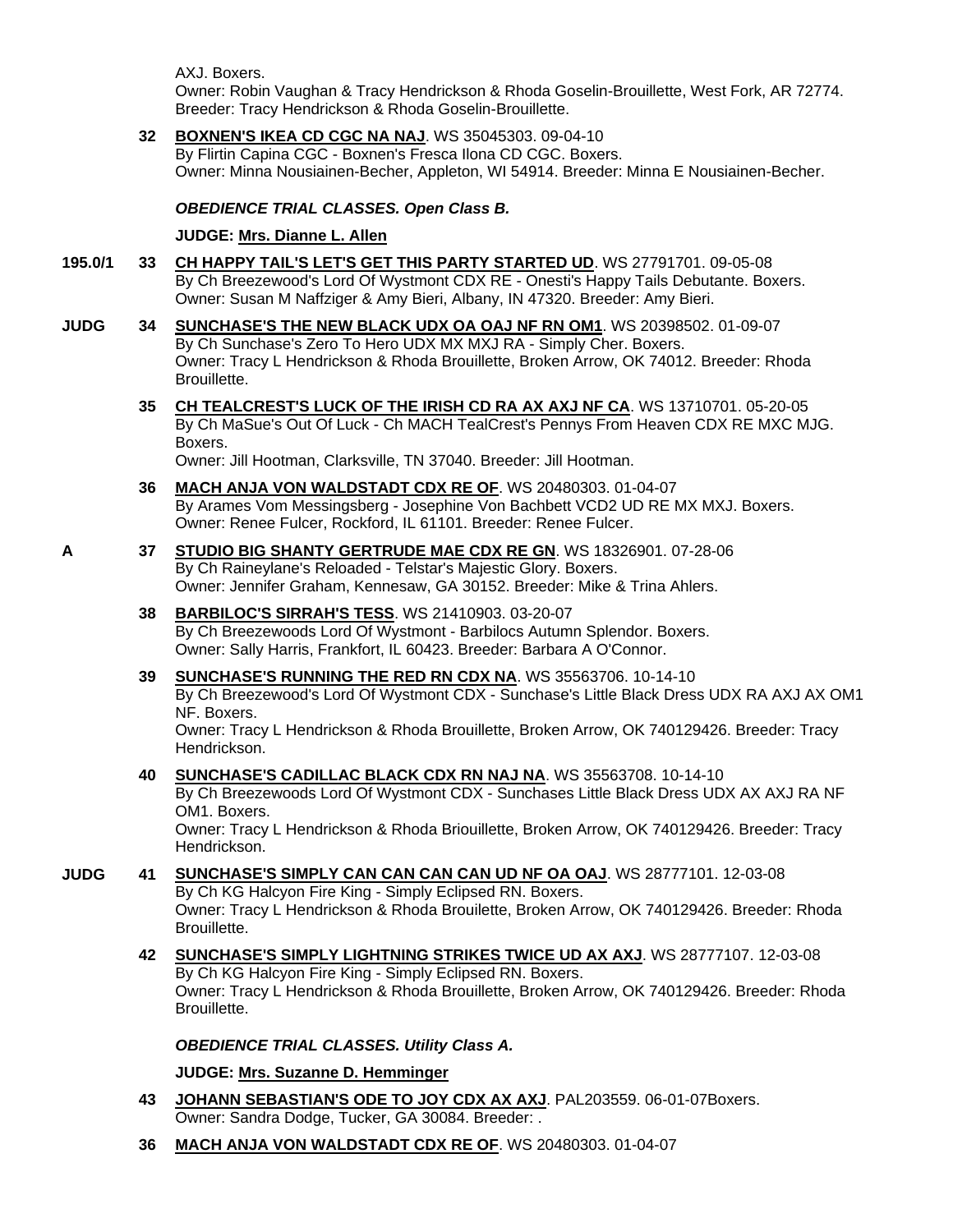By Arames Vom Messingsberg - Josephine Von Bachbett VCD2 UD RE MX MXJ. Boxers. Owner: Renee Fulcer, Rockford, IL 61101. Breeder: Renee Fulcer.

- **44 [DADDY'S GIRL KILLIAN CDX RAE AX AXJ OF](http://www.infodog.com/files/bdogrsl1.prg;makc=WS%2014408301;mdog=Daddy_s_Girl_Killian_CDX_RAE_AX_AXJ_OF;wins=all)**. WS 14408301. 08-06-05 By Rion's Xanadu - Shadoefaxs Crimson Silhouette. Boxers. Owner: Erin & Tom Rezmer, Lombard, IL 60148. Breeder: Sandee Leschewski.
- **38 [BARBILOC'S SIRRAH'S TESS](http://www.infodog.com/files/bdogrsl1.prg;makc=WS%2021410903;mdog=Barbiloc_s_Sirrah_s_Tess;wins=all)**. WS 21410903. 03-20-07 By Ch Breezewoods Lord Of Wystmont - Barbilocs Autumn Splendor. Boxers. Owner: Sally Harris, Frankfort, IL 60423. Breeder: Barbara A O'Connor.

#### *OBEDIENCE TRIAL CLASSES. Utility Class B.*

# **JUDGE: [Mrs. Suzanne D. Hemminger](http://www.infodog.com/judges/15146/juddat.htm)**

**A 33 [CH HAPPY TAIL'S LET'S GET THIS PARTY STARTED UD](http://www.infodog.com/files/bdogrsl1.prg;makc=WS%2027791701;mdog=Ch_Happy_Tail_s_Let_s_Get_This_Party_Started_UD;wins=all)**. WS 27791701. 09-05-08 By Ch Breezewood's Lord Of Wystmont CDX RE - Onesti's Happy Tails Debutante. Boxers. Owner: Susan M Naffziger & Amy Bieri, Albany, IN 47320. Breeder: Amy Bieri.

#### *OBEDIENCE TRIAL CLASSES. Beginner Novice Class B.*

#### **JUDGE: [Mrs. Suzanne D. Hemminger](http://www.infodog.com/judges/15146/juddat.htm)**

- **194.5/2 45 [ELANWOOD'S MONTY CARLO RN BN CA](http://www.infodog.com/files/bdogrsl1.prg;makc=WS%2019011103;mdog=Elanwood_s_Monty_Carlo_RN_BN_CA;wins=all)**. WS 19011103. 01-20-06 By Ch Evergreen Krugerand Elanwood - Ch Elanwood's Political Ambitions RN NAP. Boxers. Owner: Nadine Kuhlemeier, Afton, MN 55001. Breeder: Nadine Kuhlemeier & Bliss Bancroft & Bliss B VanGuilder.
	- **14 [GCH EMERSON BREHO SOUL PATROL OF WINDWOOD](http://www.infodog.com/files/bdogrsl1.prg;makc=WS%2026916701;mdog=GCH_Emerson_Breho_Soul_Patrol_Of_Windwood;wins=all)**. WS 26916701. 07-07-08 By Ch Breho I Bee Shinin' - Windwood's Heart N Soul. Boxers. Owner: Karen Emerson & Brenda Stuckey, Chanute, KS 667205360. Breeder: Shirley Stanton.
	- **46 [CH FIRESTAR'S INDIAN RHAPSODY CD RN](http://www.infodog.com/files/bdogrsl1.prg;makc=WS%2016031303;mdog=Ch_Firestar_s_Indian_Rhapsody_CD_RN;wins=all)**. WS 16031303. 11-26-05 By Ch Turo's Overture - Ch Firestar's Indian Summer CD RN. Boxers. Owner: Sandra J Johnson & Diane E Boyle, Lemont, IL 604394633. Breeder: Sandra J Johnson & Diane E Boyle.
- **193.5/3 19 [CH FIRESTAR'S INDIAN WARRIOR RN](http://www.infodog.com/files/bdogrsl1.prg;makc=WS%2023151705;mdog=Ch_Firestar_s_Indian_Warrior_RN;wins=all)**. WS 23151705. 08-14-07 By Ch Garnsey's High Tide - Ch Firestar's Indian Summer CD RN. Boxers. Owner: Sandra J Johnson & Diane E Boyle, Lemont, IL 604394633. Breeder: Sandra J Johnson & Diane E Boyle.

# **188.0/4 31 [SUNCHASE'S SMACK ME BLACK CD RA](http://www.infodog.com/files/bdogrsl1.prg;makc=WS%2035563702;mdog=Sunchase_s_Smack_Me_Black_CD_RA;wins=all)**. WS 35563702. 10-14-10 By Ch Breezewoods Lord Of Wystmont CDX RE - Sunchase's Little Black Dress UDX OM1 RA OA AXJ. Boxers.

Owner: Robin Vaughan & Tracy Hendrickson & Rhoda Goselin-Brouillette, West Fork, AR 72774. Breeder: Tracy Hendrickson & Rhoda Goselin-Brouillette.

#### **199.0/1 40 [SUNCHASE'S CADILLAC BLACK CDX RN NAJ NA](http://www.infodog.com/files/bdogrsl1.prg;makc=WS%2035563708;mdog=Sunchase_s_Cadillac_Black_CDX_RN_NAJ_NA;wins=all)**. WS 35563708. 10-14-10 By Ch Breezewoods Lord Of Wystmont CDX - Sunchases Little Black Dress UDX AX AXJ RA NF OM1. Boxers. Owner: Tracy L Hendrickson & Rhoda Briouillette, Broken Arrow, OK 740129426. Breeder: Tracy Hendrickson.

- **A 47 [SHAEWARD'S CLASSIC ROGUE AT WILKY](http://www.infodog.com/files/bdogrsl1.prg;makc=WS%2033032502;mdog=Shaeward_s_Classic_Rogue_At_Wilky;wins=all)**. WS 33032502. 12-28-09 By Anos Broncin Jon E Come Lately - Shaeward Arrives By Windstorm. Boxers. Owner: Loretta L & Todd Wilkerson, Bloomington, IN 474089379. Breeder: Alisha Mobley.
- **186.0 48 [CH TEALCREST'S SPITFIRE CA](http://www.infodog.com/files/bdogrsl1.prg;makc=WS%2032322501;mdog=Ch_TealCrest_s_Spitfire_CA;wins=all)**. WS 32322501. 10-27-09 By Ch TealCrest's Luck Of The Irish CD RA AX AXJ NF CA - Miro-Tealcrest's Whats UR Name CD RN CA. Boxers. Owner: Jill Hootman, Clarksville, TN 370405513. Breeder: Jill Hootman & Robin Kennedy.

#### *OBEDIENCE TRIAL CLASSES. Graduate Novice Class.*

#### **JUDGE: [Mrs. Dianne L. Allen](http://www.infodog.com/judges/5494/juddat.htm)**

**170.0/1 49 [GCH SCHOENTAL'S THOMAS CD RN](http://www.infodog.com/files/bdogrsl1.prg;makc=WS%2030228801;mdog=GCH_Schoental_s_Thomas_CD_RN;wins=all)**. WS 30228801. 04-08-09